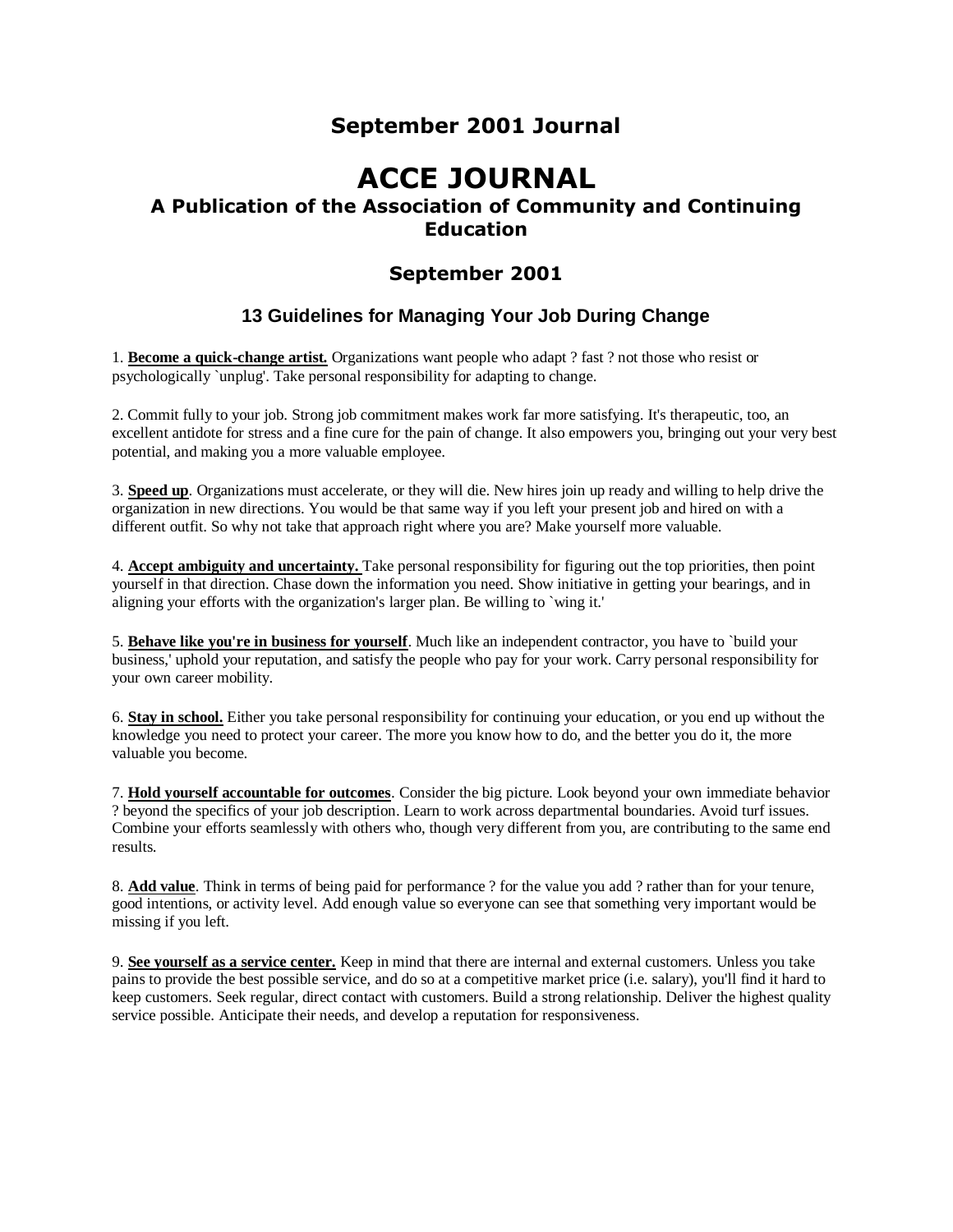10. **Manage you own morale**. If you put someone else in charge of your morale, you disempower yourself. Don't let low morale drain away precious energy, destroy your self-confidence, or damage your attractiveness as a job candidate. Accept change as an exercise that, though sometimes painful, helps you build more emotional muscle.

11. **Practice kaizen**. Continuous improvement (Japanese ? kaizen) ? the relentless quest for a better way, for higher quality craftsmanship, daily pursuit of perfection, keeps you reaching. Every employee should assume personal responsibility for upgrading his or her job performance. Your productivity, response time, quality, cost control, and customer service should all show steady gains. Your skills should be in a state of constant renewal.

12. **Be a fixer, not a finger-pointer.** Organizations need people who can take care of problems, not merely point them out. We've come to expect too much of our institutions, and too little of ourselves as individuals. Instead of being a finger-pointer, and rather than trying to single out somebody to blame, assume ownership of problems.

13. **Alter your expectations.** Because of new technology and global competition, organizations are being reshaped and work is being done differently. The marketplace is merciless, and it puts definite limits on how generous or protective an organization can be with its people. The best thing you can do is constantly upgrade your skills, stay flexible, and never con yourself into thinking that your employer is supposed to protect your future.

Put your faith in the future and in yourself. Embrace change, and develop the work habits you need for job success in the Information Age.

*Source: Workplace Wellness, Health Promotion Division1300 Paris St., Sudbury, Ontario, P3E 3A3 (705) 522- 9200, ext. 290*

#### **ACCE President's Message**

Greetings to Everyone From Your New President: I am most pleased to be the President of this fine Association serving the needs of adult learners in the State of California.

The Executive Board, including our new board members, held our annual retreat at Granlibakken Conference Center in Lake Tahoe, California on July 15th - 17th, 2001. The Retreat proved to be most productive.

The incoming Board members were installed at the Retreat. I would like to welcome Carol Ryerson, Mt. San Antonio College, as our new 2nd Vice President/ Membership Chair, and Anna Garza, North Orange Community College District, as Secretary/Historian. I also wish to thank for their continuing service to the Association, Raymelle Revel, American River College, newly elected to the position of First Vice President and Marge Ball, Orange Coast College, who will continue her outstanding job as Treasurer. Also present at the Retreat were Norma Morris and Joyce Hassan-Williams, our liaisons to the Chancellor's Office. I truly appreciate their time and commitment to the Association.

I would like to express my sincere appreciation and gratitude to Ray Ramirez, Past President, for his outstanding contribution to the Association during his two years as President. He has been a tremendous support to me during my two years as 1st Vice-President.

I would also like to thank those who were willing to serve and devote their time as ACCE officers, especially our outgoing Secretary/Historian- Bill Grimes, San Diego District, for his commitment to the Association. Other officers of the Association are ACCE Journal Editor, Lori Chan Luna, College of the Sequoias; Legislative Analyst, Leslie Smith, City College of San Francisco; Web Master, Linda Renee, Irvine Valley College; as well as our Council Representatives, Community Services, Jan Powers; Continuing Education, Lani DeVincentis, Glendale Community College; and Economic Development, Scott Hammer, ED>Net.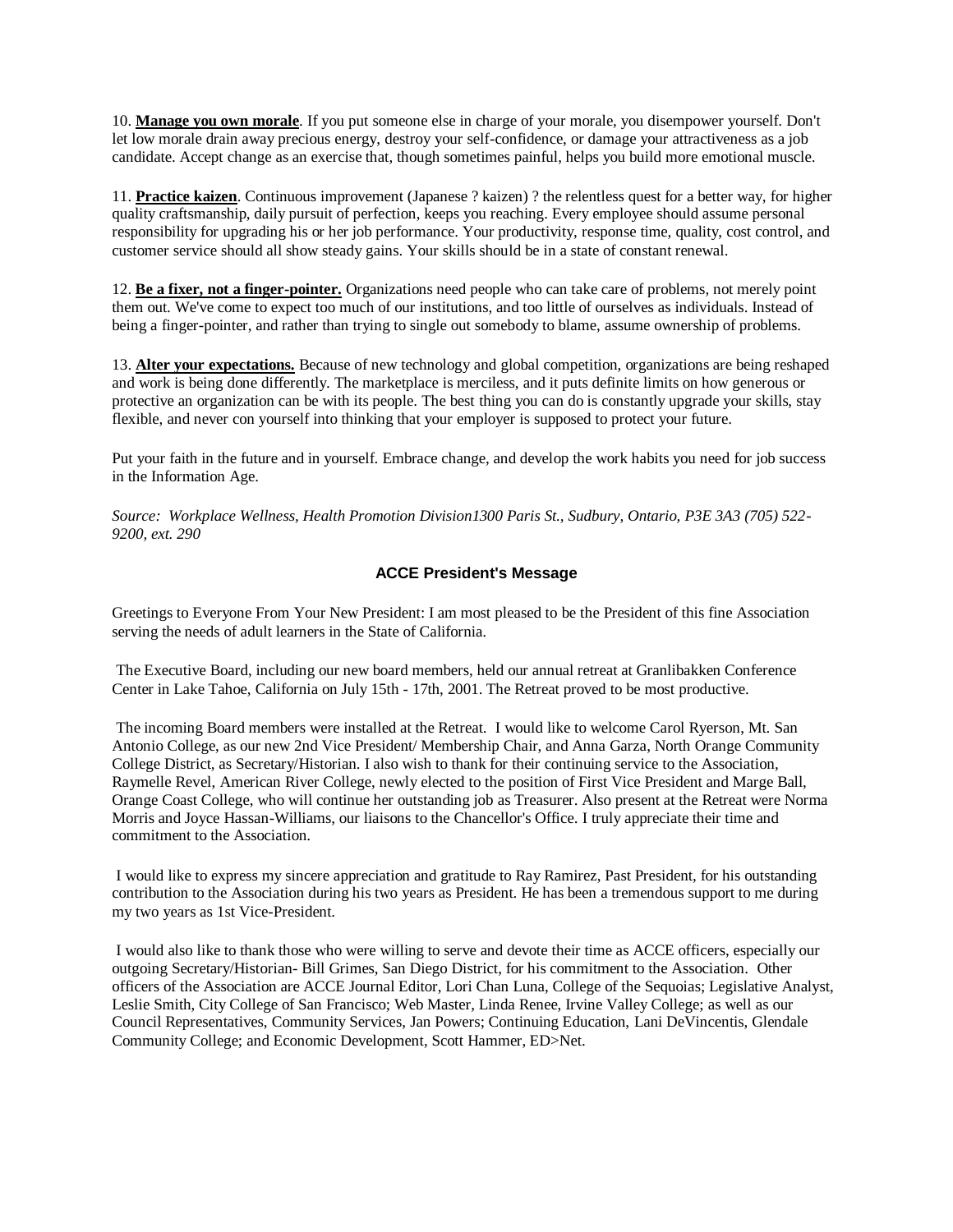The Board will be having our annual meeting with members of the Chancellor's Office on October 15th, 2001. The Northern Drive-In Conference will be held on October 16th, 2001 at American River College in Sacramento.

The ACCE Annual Conference will be held in San Francisco at the Marriott Fisherman's Wharf on February 12th-14th, 2002. Our 1st Vice President, Raymelle Ravel, worked diligently on a location for the Conference and the choice is excellent. I'm sure San Francisco will be a big draw. You will hear more about the Conference in the near future.

The Board is working together on the Goals and Objectives for 2001-2003. We will keep the membership apprised.

I look forward to a most productive two-year term and appreciate the opportunity to serve the Association and welcome the input of our members.

*Barbra S. Louis*

*SBCC/CE*

## **Community Education Council welcomes new practitioners**

**Kerry Campbell-Price** is going from public information manager, a position she has held since 1983, to community education at Santa Rosa JC. Long ago when Kerry was at Lake Tahoe CC, she handled both assignments. "Working in public relations has allowed me to hone my PR skills, but I have missed the creativity and community responsiveness that are integral to community education programs," says Kerry.

Kerry replaces Roberta Dunham who retired from SRJC in July after 17 years. "Roberta did an outstanding job. She pulled together a great program and really expanded it after Prop 13. I will be looking to keep her momentum going and building additional online and international programs."

Kerry believes Community Education will be more and more critical to the overall college outreach program "We are coming into an era in the state where Community Education programs will take the lead in making community connections stronger than ever before."

She sees the importance of Community Education working in partnership with the college. "The Community Education program is often the first contact people have with the college. It is an excellent outreach effort and can really help the college better identify the needs of potential students for both the credit and non-credit programs."

Kerry is finishing a masters program she started 22 years ago (and put on hold when pregnant with her daughter) through USF in Public Administration. She has a BA in English from UC Berkeley with a minor in Journalism.

**Elaine Chapman** is the new Director of Extended Learning at Pasadena City College. She accepted the position in April following the retirement of Nino Valmassoi, a thirty-year PCC employee.

Elaine has an MBA from Simmons College, Graduate School of Management in Boston, and a Master's in Education from Cal State Los Angeles. She was an Assistant Vice President in charge of marketing for Trust & Invest-ment Services for a Tennessee

bank and most recently was the Director of a private, for- profit high school in the San Fernando Valley serving atrisk males.

Elaine views Extended Learning programs as extensions of college. "They serve as links to the community offering lifelong opportunities for learning and exploration. "Registration is easy and where else can one learn the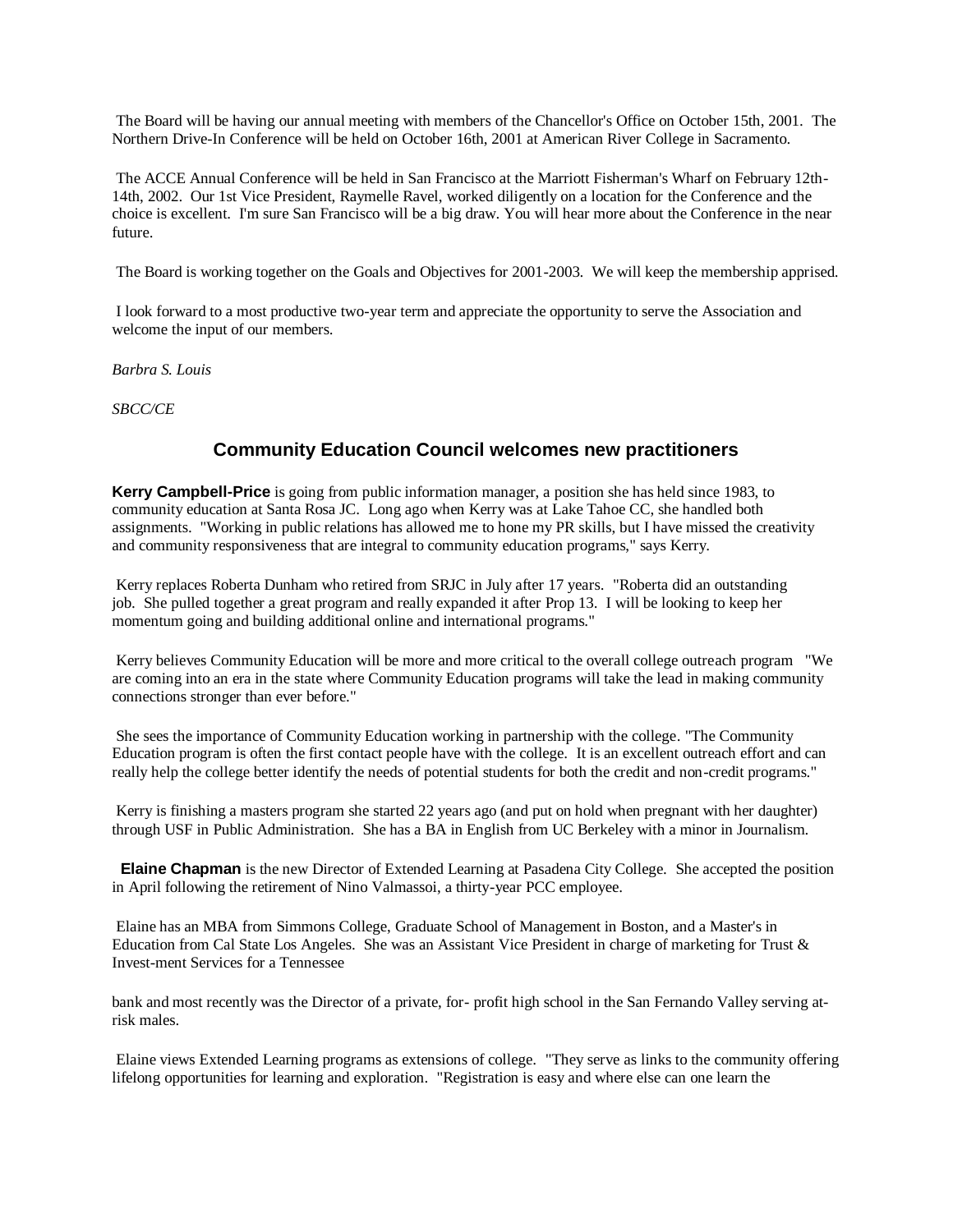complexities of surfing the web one night and the latest Salsa steps the next? The college draws individuals eager to pursue academic

degrees. Extended Learning can be the vehicle that introduces them to the college, or the means by which they stay connected long after graduation."

She envisions growing the PCC Extended Learning program through increased offerings to adults and through growing the kids' college segment.

Elaine and her two daughters, ages nine and ten, live in La Canada Flintridge a neighboring community of Pasadena.

On August 1 **Peter DeArmond** accepted the position of Director, Corporate and Community Services for the Bakersfield College Weill Institute.

For the last nine years Peter worked as a director at the office of the Kern County Superintendent of Schools. His first three years there were spent on the Fiscal Crisis and Management Assistance Team (FCMAT), which provides fiscal and management consulting to districts all over California. Peter later joined the technology division of the Kern superintendent's office, where he set up and trained a web services team. Later he took on responsibilities for a network academy, the research department, the systems development group, and multimedia operations.

A few years ago Peter started a part-time side business developing multimedia projects such as interactive training CDs and digital video productions. "But," he states, "I've set the business aside now that I'm in a position that's taking at least 10 hours a day."

Peter says he's "hit the ground sliding, dodging all the new acronyms thrown at me. I'm getting to know my staff and am pleased to discover that not only are they very talented, but also passionate about delivering high-quality, professional services."

Peter has a Bachelor of Science degree in Organizational Behavior from the University of San Francisco and also did graduate work in Mass Communications at CSU Northridge.

Extend your hand in greeting to our new colleagues and be sure to introduce ourself at the next ACCE event.

Submitted by

*Jan Powers, Sierra College*

#### **Economic Development and Your Regional Network**

Many colleges are finding success in their local economic development efforts by networking with regional groups and associations that have workforce development as a key issue or concern. By partnering with local and regional economic development corporations, industry groups, Workforce Investment Boards and even one-stop centers, colleges are reaping valuable benefits. New students, new programs, new resources, contract training and expanded fee-based programs are just some of the rewards found.

Where should you start? What do you do first? What can you do to participate in your local area? Here are some steps I'd suggest.

- Find out what groups exist in your local region/city.
- What organizations is your college currently involved with?
- What organizations do your city and county economic development practitioner regularly attend?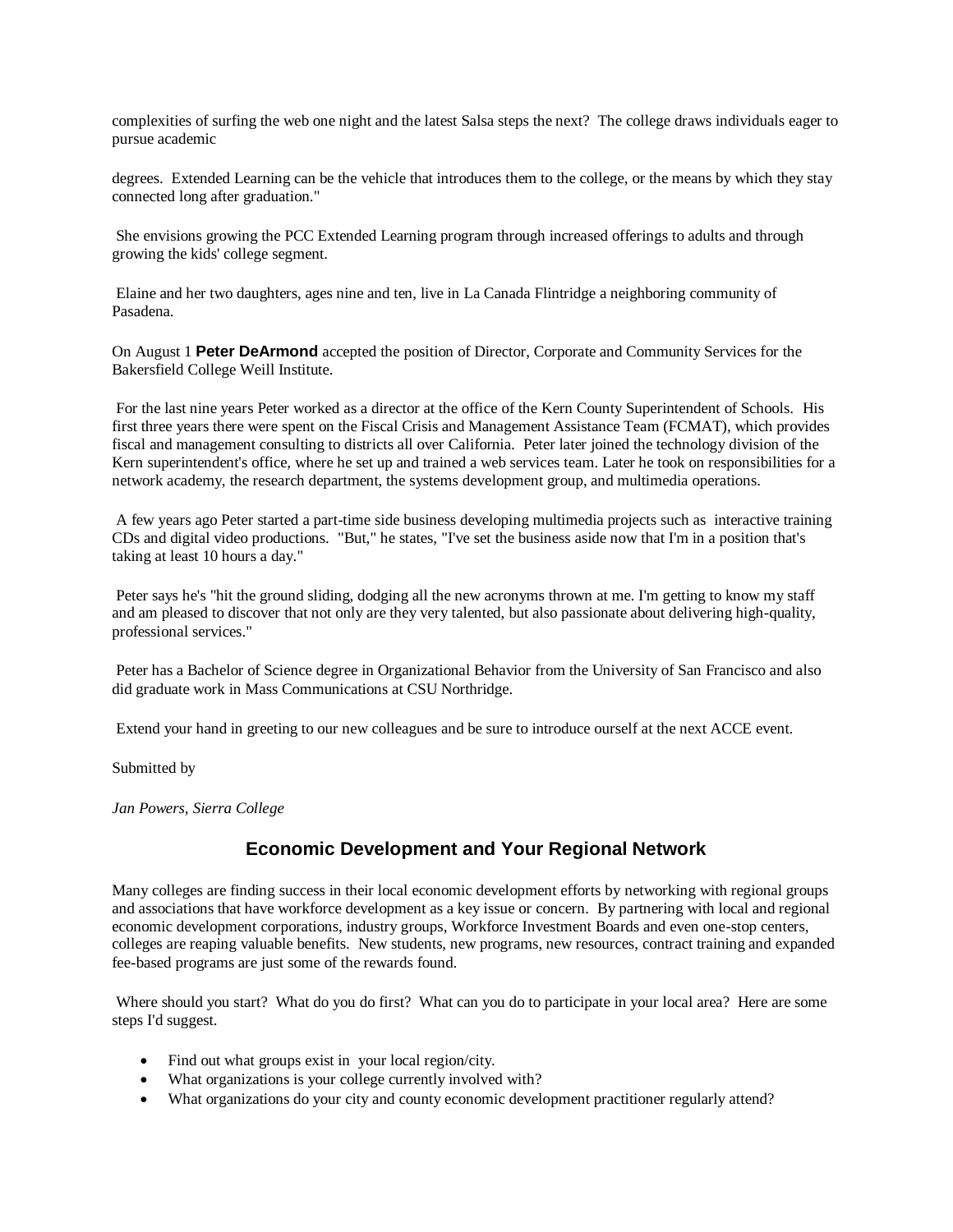- Is there an Economic Development Corporation or Partnership in your area? (They go by many names)
- Do any of these groups have workforce development concerns?
- Do any seek to enhance services to businesses that you could support or offer?
- Get invited to attend or just start showing up!
- Network with key people who are seeking to attract, expand or retain business/ industry in your area. Ask them many of the same questions mentioned above.
- Discuss services and programs you can offer to support these efforts, focusing on opportunities to support local and regional economic development.
- Look for opportunities to participate in new and unique funded programs. Many of us focus on traditional sources of funding, but many other opportunities exist, such as foundations, redevelopment activities, specialized state funding, federal economic development and labor focused programs.

By attending and participating with local and regional economic development activities, colleges can expand the services and programs they are offering to their local community. They can also access new funding and students by offering services that meet local and regional needs for business attraction, retention and expansion. These opportunities may be non-credit, credit or contracted training services. There are many opportunities to deliver nontraining or non-instructional services as well. This is a growing, revenue producing area within many of our colleges.

If you have a Center of Excellence in your region, their Economic Development Liaison would be invaluable in supporting your endeavors. They may have current information and/or databases available that would fast track your search for opportunities. They also can provide you with performance-based experts that can help identify and/or analyze opportunities within specific industries for you to provide solutions and programs targeted to meet their needs.

Other ED>Net Centers are staffed to provide subject matter expertise in various industries. Manufacturing Technologies, Transportation, Bio-Technology, Health Occupations, Environ-mental Technologies, Multimedia/Entertainment are some of the initiatives supported through ED>Net funding designed to provide subject matter expertise and support for your efforts. There are many colleges that have successfully obtained funding through industry-driven regional collaborative grants. The products and curriculum developed through these collaboratives are available to all colleges throughout the state. Contract Education support and technical assistance is available through Catherine Swenson in the North or myself in the South. Call us! We'd be happy to help you expand your capacity to deliver services to meet local and regional needs.

Submitted by

*Scott Hammer, ED>Net Director, Contract Ed/South*

## **State Revenues for Continuing Education Outlined**

Things are pretty hectic right about now as we all are preparing for school to start--in some cases it has started. I sent out by e-mail a bit of information that I received from Theresa Tena, head of the fiscal unit for the California Community College Chancellor's Office. She gives a breakdown of our apportionment (money that our college earned for non-credit student FTES). In case you missed it here is the short version. We received in revenue as follows:

*Program Based Funding 2000-2001*

Instruction \$1,485.64

Maintenance and Operations 225.67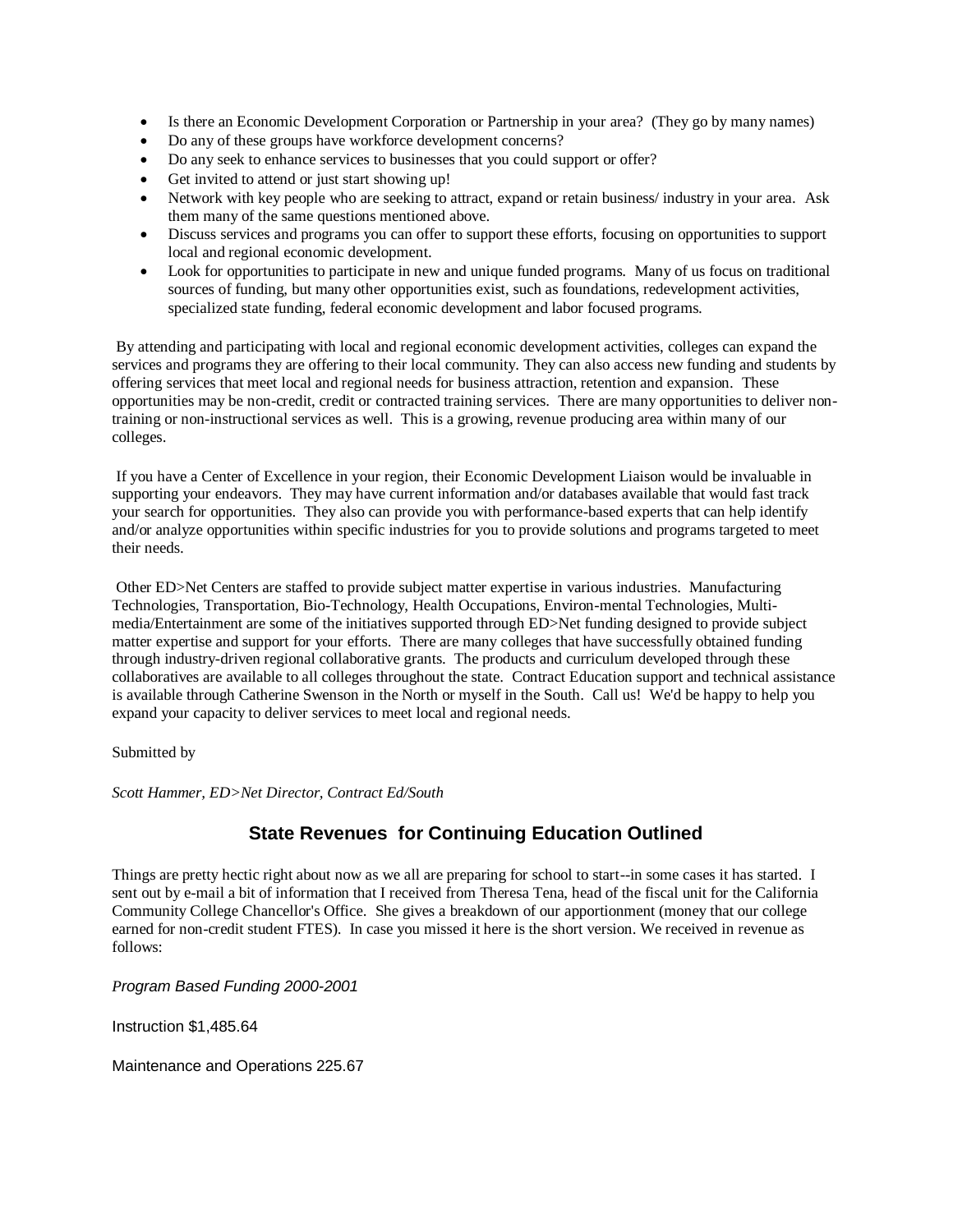Institutional Support 283.22

TOTAL 1,994.54

*In addition to program based funding we received*

Matriculation in eligible areas 138.93

Partnership for Excellence 306.29

Lottery 130.00

TOTAL 2,569.76

*Anticipated revenue per FTES for 2001-2002*

Program Based Funding Instruction 1,543.13

Maintenance & Operations 34.60

Institutional support 294.22

Matriculation (using new formula) \$138.93

Partnership for Excellence \$306.29

Lottery (estimate) \$100.00

TOTAL \$2,617.17

If you're applying this to your program, you need to remember that not all your FTES earns matriculation dollars and the lottery figures are soft. Nevertheless, if your business manager is like mine he doesn't acknowledge much other than the program based dollars for instruction and perhaps institutional support-- but these figures are good arguing points if you're going in to make budget requests. He will no doubt, question the source of your information, just let him know that it is from Theresa Tena in the CCCCO and if you want I can send you the e-mail I received from her with the attachment for validity.

Hope you all had a great summer . . .Ciao for now . . .lani

*submitted by*

*Lani DeVincentis Glendale Community College*